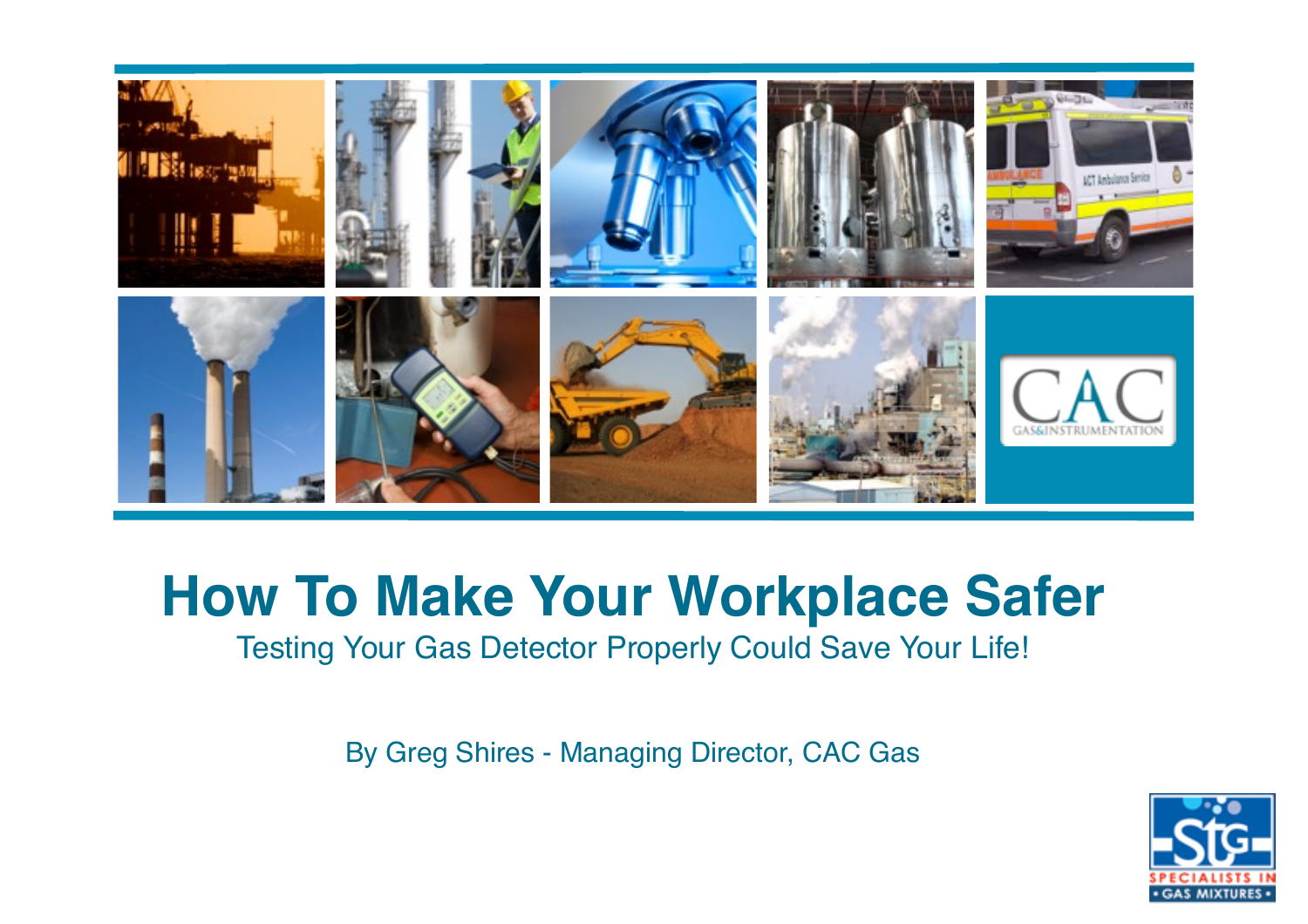

## **How important is it to check your gas detection device?**

According to NIOSH, atmospheric hazards account for **40% of the deaths in confined spaces**.

OSHA found that oxygen deficiency or gas poisoning accounted for a similar percentage of deaths in industry. OSHA stated that asphyxiation was the main hazard in confined spaces, and that atmospheric hazards were the leading cause of death (1).

Individuals still take their life in their own hands by not taking the small amount of time and cost to properly check their gas detection device prior to entering hazardous environments.

## **Fatality in LPG tank from Oxygen Deficiency**

A worker collapsed in an LPG storage tank at a service station due to lack of oxygen. The tank had been purged with nitrogen several times and left to stand for an hour. The supervisor then put his head in the opening of the tank and sniffed the atmosphere but did not detect the smell of LPG.

An employee then entered the tank without any safety equipment. Shortly afterwards he collapsed. A second person then entered the tank to attempt a rescue and also collapsed. The supervisor then introduced pure oxygen instead of air into the tank (this was dangerous as it added to the risk of explosion). The service station employee survived, although there was a delay during the rescue process due to difficulties of access (2).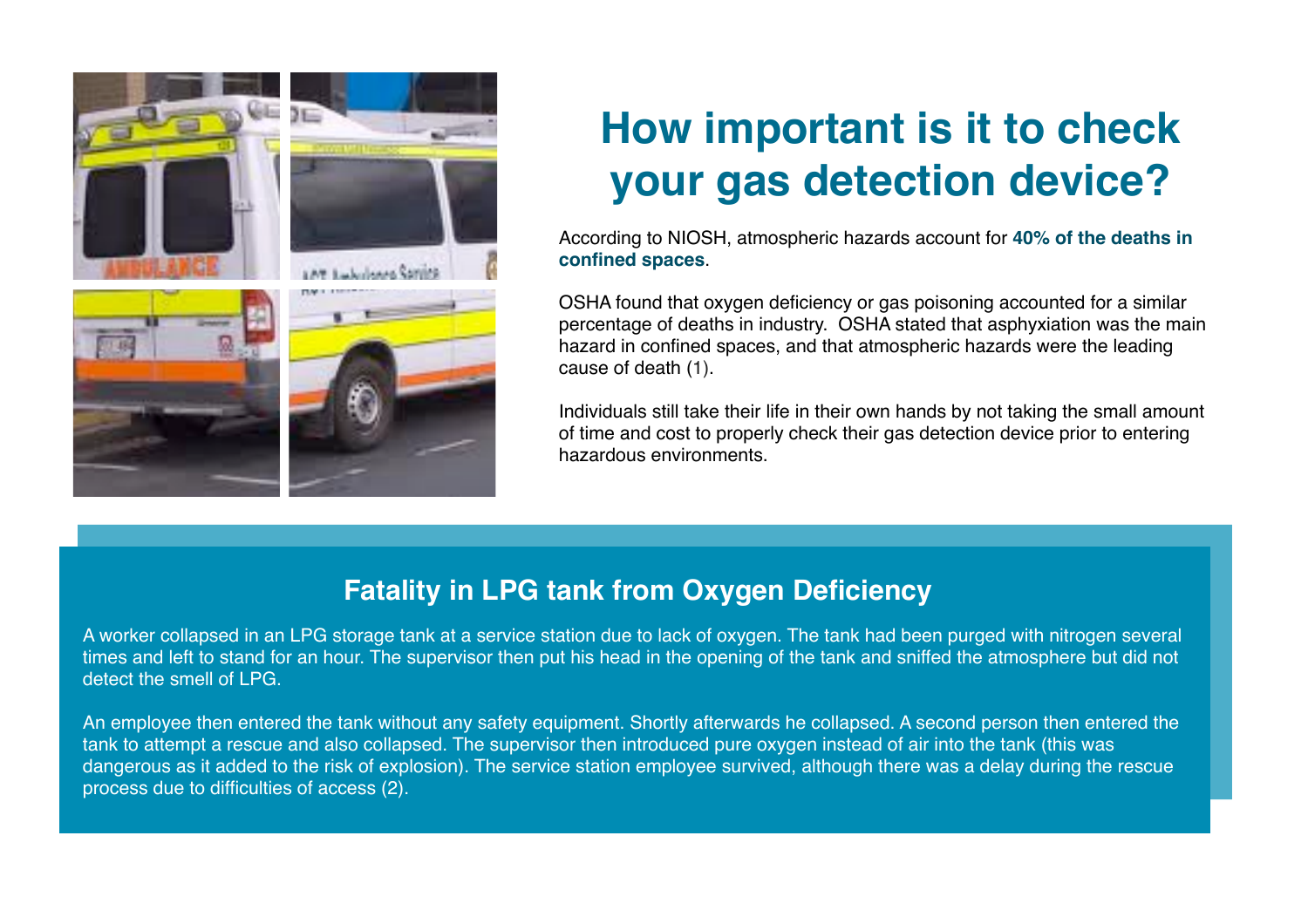## **The Top 8 Reasons Your Gas Detector Won't Work**

Here are the top eight reasons your gas detection device may fail:

#### **1. Environmental**

Dirt, dust and water impact. These physical affects can block gases and vapours from entering the sensor chamber preventing detection of the gases. This can be either within the sensor area, sampling pump or sample lines.

### **2. Physical Affects**

Dropping and other abuse can damage the instrument from working properly or at the least change the ability of the detector from measuring accurately.

### **3. Gas Exposure**

High gas exposure will change the calibration curve of the sensors causing false or inaccurate readings. Extremely high concentrations can kill the sensor's ability to measure gas. Further, many sensors can fail but not provide a warning that they have failed. In fact, many provide a zero (0) indication on the meter reading which suggests they are working correctly when they are not.

#### **4. Catalytic Sensors Affected by Poisons and Inhibitors**

Catalytic combustible gas sensors can be poisoned by silicone based compounds and airborne lead. These kill the sensor. Inhibitors such as sulphur compounds and chlorinated compounds reduce the sensors response (ability to measure). This can slow the sensor response and in some cases reduce the sensor's ability to measure some gases. For example, being able to measure pentane but not methane due to the reduced sensitivity.

**All gas detection devices must be calibrated regularly and function/ response tested prior to use for maximum accuracy and safety.**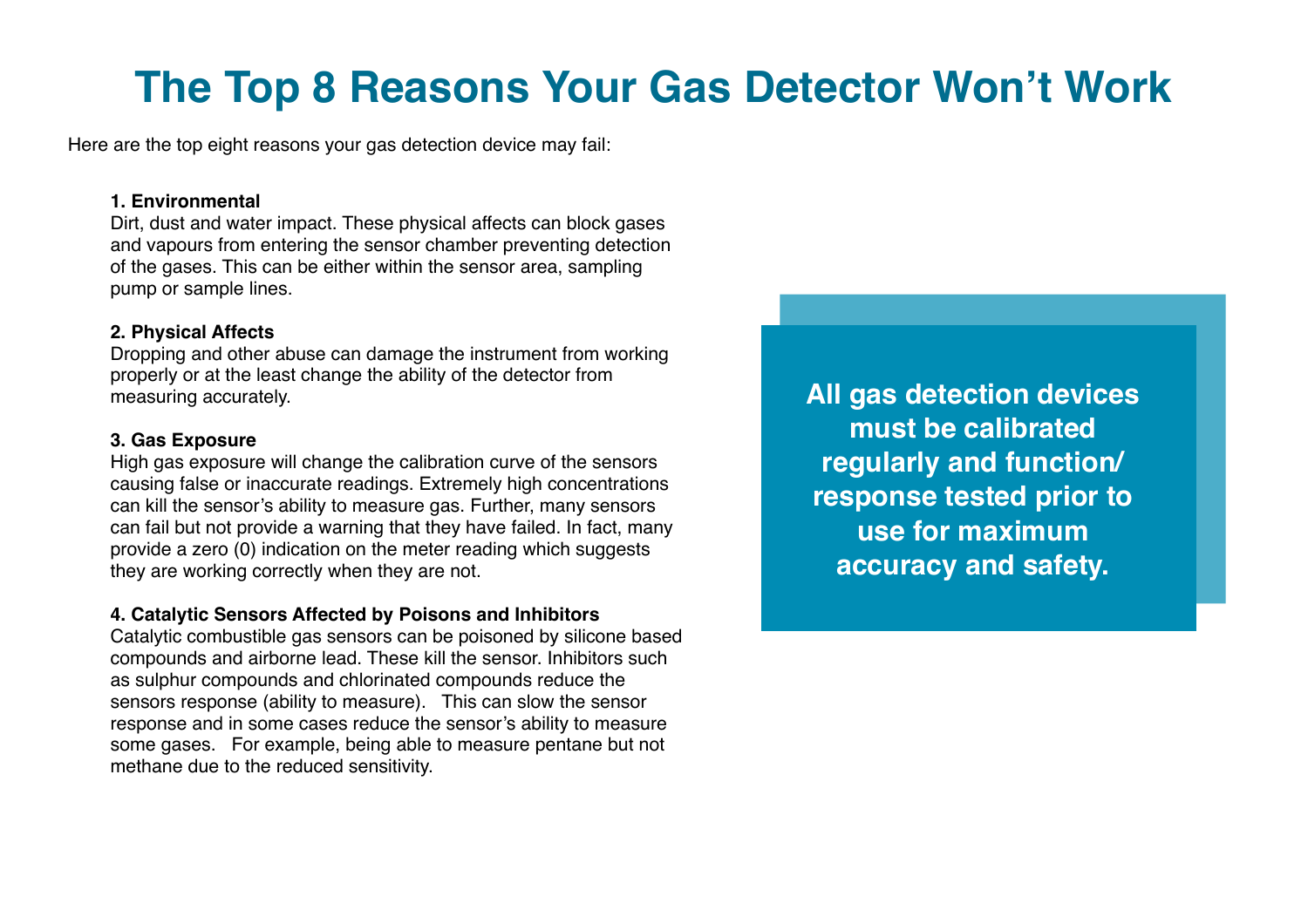## **Death by Hazardous Atmosphere and Oxygen Deficiency in Sewer**

A water board employee was working to clear a blocked sewer. The equipment the employee was using to unblock the sewer became caught and the employee entered the sewer to free the equipment.

The clearing of the blockage produced a gush of water and released sewerage gases, and the employee collapsed as he was about to climb out of the access hole. A boy on work experience with the employee attempted to pull him out but was unsuccessful. The employee fell back into the sewer and the boy went to get help. The employee was unable to be resuscitated after being pulled from the sewer (2).

#### **5. Electrochemical Sensor Poisoning**

In this case sensors can be poisoned by other gases which are adsorbed into the sensor chamber and react with the electrode catalyst.

#### **6. Temperature Affect**

Storing instruments in environment which is either too cold or too hot can affect the ability of the sensors to measure accurately.

### **7. Moisture**

Moisture condensing on or in sensor: this can happen to Oxygen sensors when moisture condenses in the capillary tube in the sensor. It will cause the sensor to fail.

### **8. Calibration Drift**

All sensors from all manufacturers drift over time. Calibration brings the sensor back into equilibrium and provides accurate readings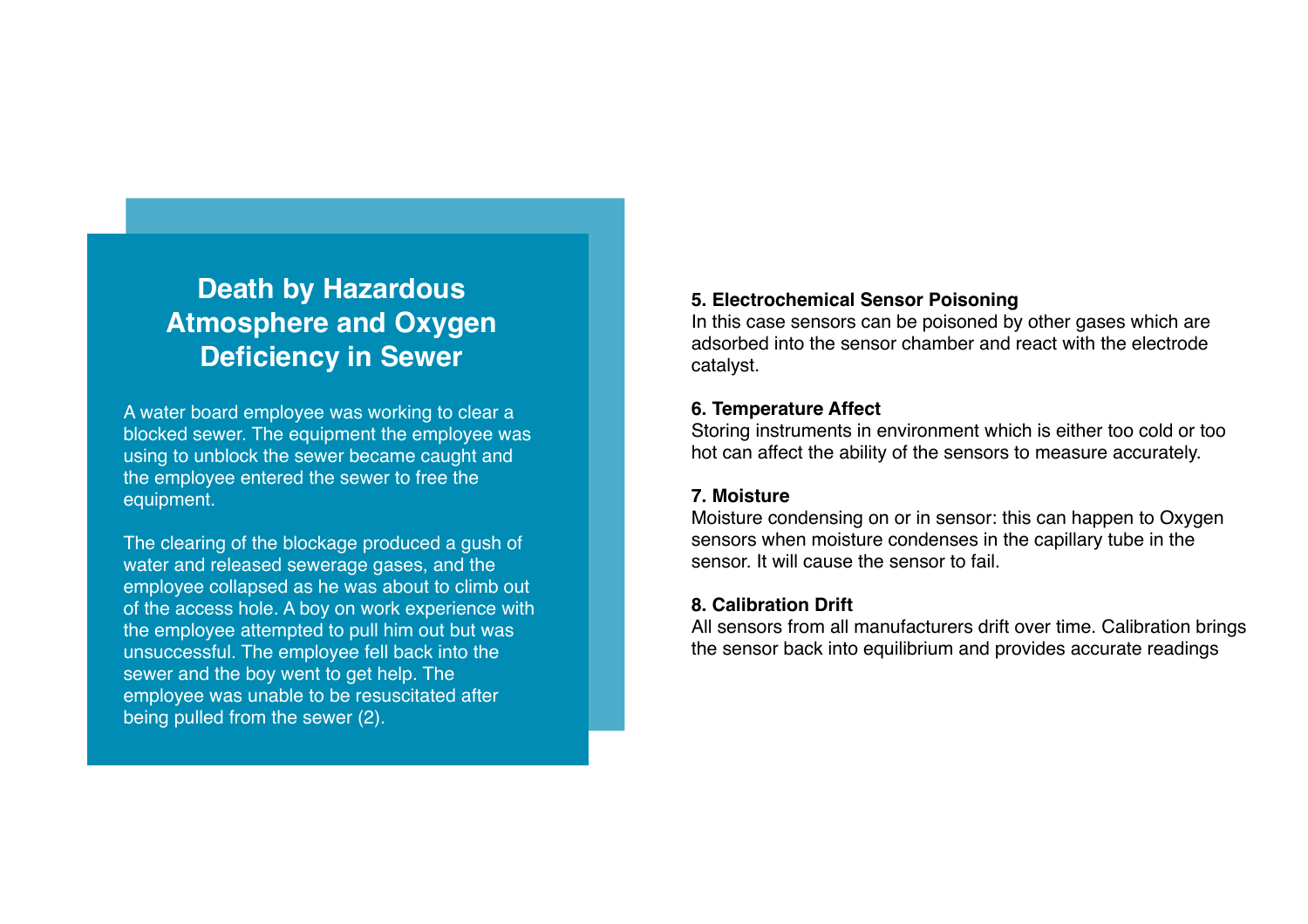## **Making Safety Easy**

## **How do I make sure my sensors work?**

The only way to guarantee that a gas detection instrument will detect gas accurately and reliably is to **test it with a known concentration of gas**. Exposing the instrument to a known concentration of test gas will show whether the sensors respond accurately and whether the instrument alarms functions properly.

## **How do I test my gas detection instrument?**

Here are the terms used in the industry for ways of testing your gas detection instrument:

- $\triangleright$  Calibration
- $\triangleright$  Verification
- $\triangleright$  Bump Testing
- $\triangleright$  Function Testing
- $\triangleright$  Challenge Testing
- $\triangleright$  Response Testing

## **Brothers die From Carbon Monoxide Poisoning**

Two brothers died of carbon monoxide poisoning in an underground water tank on their father's farm. They had been using two petrol-driven pumps over two days to pump the water out. On the second day, when the water level was lower, it became apparent that neither of the pumps was fitted with a hose long enough to reach the bottom of the tank. To overcome the problem, one pump was lowered about a metre into the tank and secured by ropes.

One brother got into the tank when it was nearly empty. He collapsed and the other brother and a friend quickly climbed in and attempted to rescue him. The second brother collapsed. The friend attempted to rescue the two brothers, but he was also affected by fumes and had to get out of the tank. Neighbours pulled the two brothers from the tank, but both were dead on arrival at the local hospital.

Tests later revealed that the petrol-driven pump was discharging a very high level of carbon monoxide from its exhaust. Calculations confirmed that a lethal concentration of carbon monoxide would be generated in quite a short period of time after lowering the pump into the tank (2).

### **Q: Who Should Be** Testing?

A: All testing other than calibration should be done by the operator (end user).

### **What do these terms actually mean?!**

The above terms are used by the gas detection industry globally, but the definition these terms are inconsistent. In fact the term "Bump Testing" can be defined differently from one person to the next. This is a major cause for concern, as it creates confusion. Here we will define calibration, verification and bump testing and note when the other terms are used.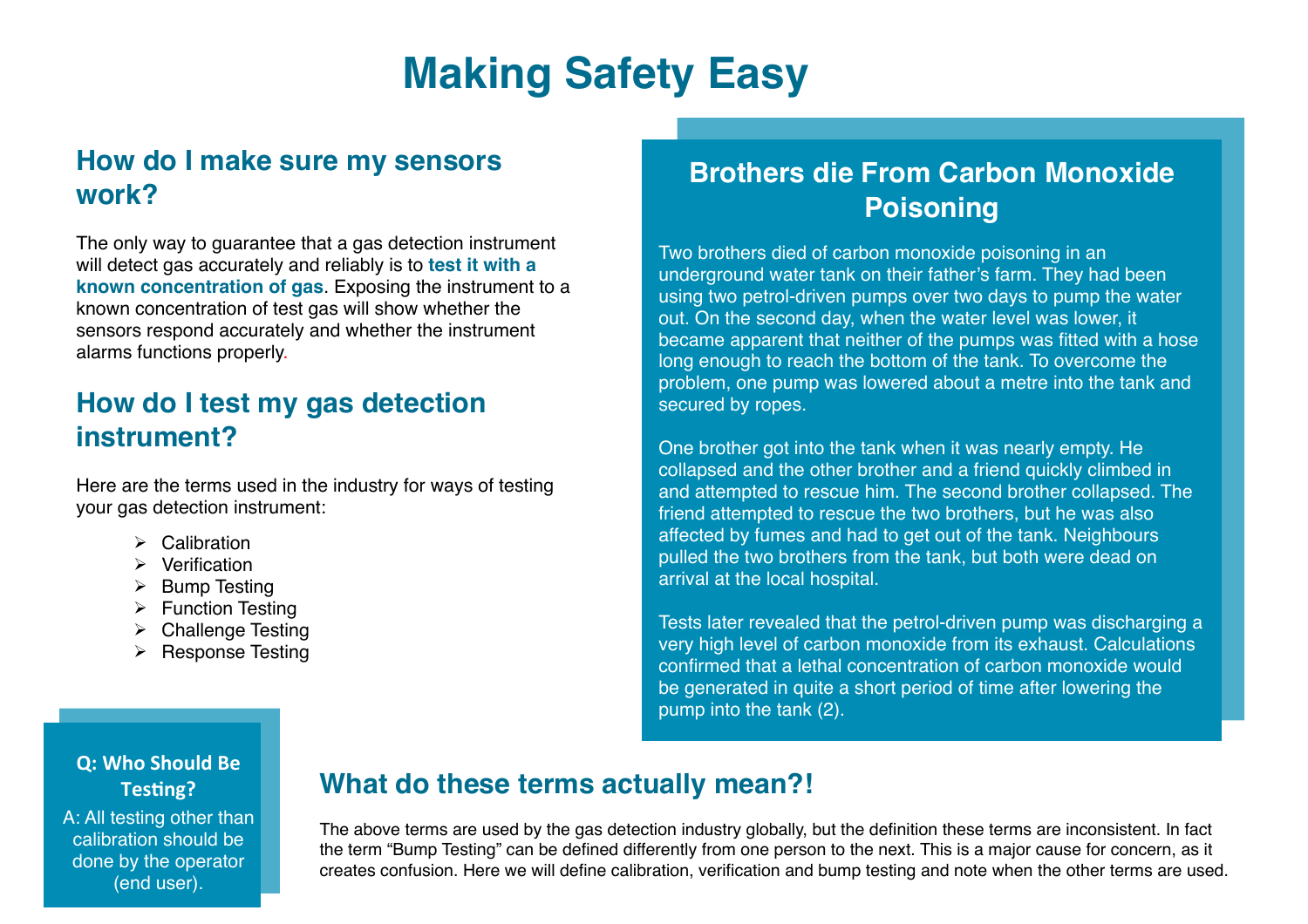## **Instrument Verification**

Verification is the process of determining the instrument is still accurate and is within accuracy requirements for all sensors. The procedure **does not make any instrument adjustments** but rather compares the instrument response to a known concentration of test gas over a specific length of time.

 Provided the response reaches a satisfactory level relative to the test gas ( +/-) then the instrument is considered accurate and is ready for use. The customer would determine what level of accuracy was acceptable (example +/- 10% ). Typically this would take 90+ seconds depending upon sensor type.

Should the sensor fail to respond to a satisfactory level then the instrument should be taken out of service and sent for calibration.

The terms function test, functional bump test or response test are often used for this process. AS/NZS 60079 uses the term 'response check' to describe this test.



## **Gas Calibration**

#### **Q: Do I Need To Use Test Gas?**

A: Yes, testing your gas detection instrument with test gas is the only way to ensure the gas detection device is working correctly and that you can be confident it will measure the atmosphere you are working in.

**Calibration is all about ACCURACY.** Calibration refers to an instrument's measuring accuracy **relative to a known concentration of gas**. Calibration determines the relationship between an instrument's readings and actual concentration of the component gas of interest.

The more accurate you want your instrument the more often you will calibrate it. Issues affecting sensor performance noted above will also determine frequency of calibration. Your application should determine calibration frequency.

Calibration requires adjustment of the instrument either manually or automatically and therefore should be limited to those with appropriate training or via pre-programmed calibration systems.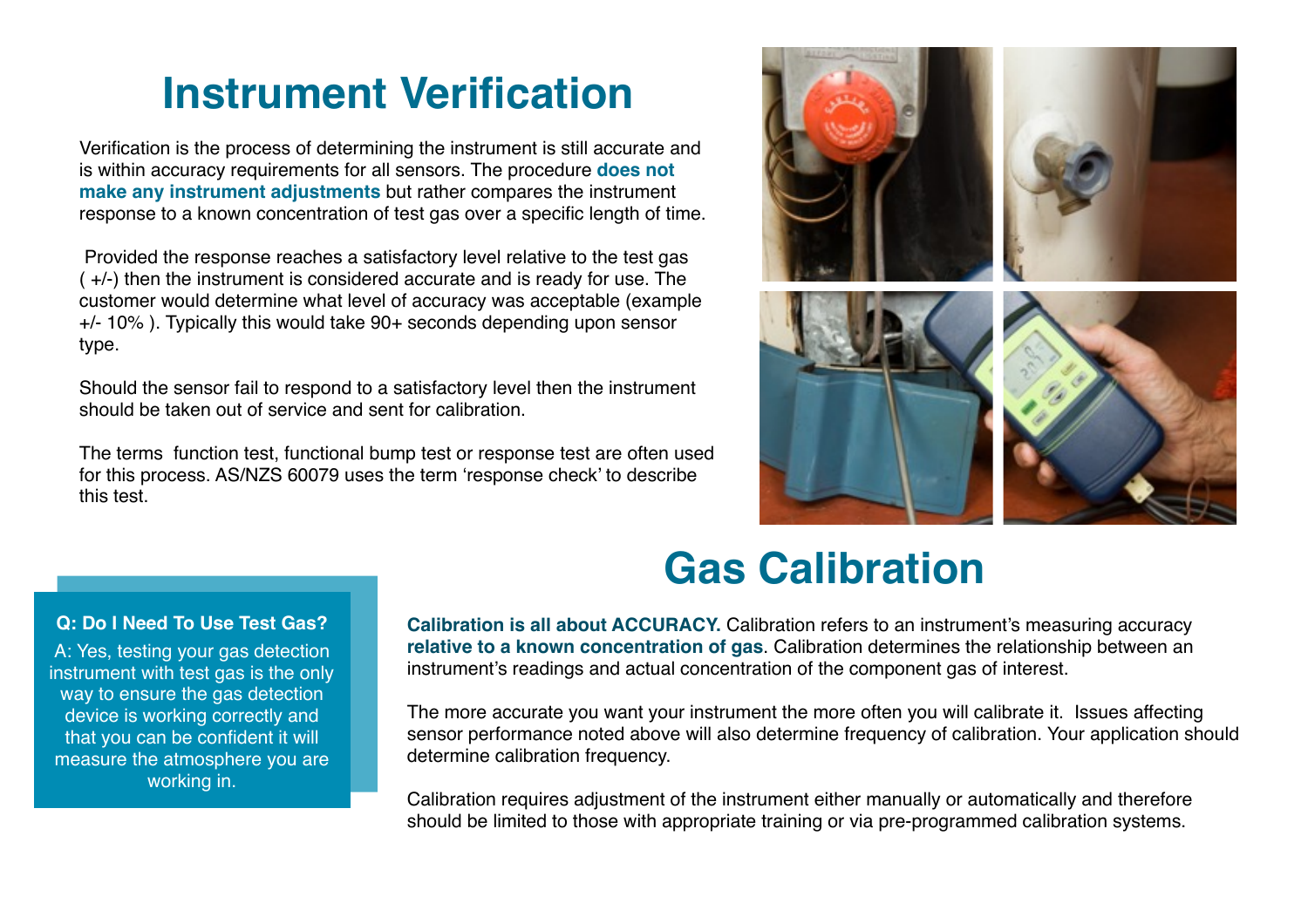## **Bump Testing**

The term bump testing is now used globally but is defined differently by many users which causes confusion. It is important that all employees are clear on what is required when using the term "Bump Testing" in order to prevent miscommunication and misunderstanding in the workplace which could lead to a fatality.



### **Common Definition 1**

Bump Testing is the process of applying a test gas to the instrument and observing that each sensor responds to the gas with their reading increasing (LEL, toxic sensors) or decreasing (O2) and that all alarms, both visual and audible, turn on. This demonstrates the overall operation of the gas detector but **does not check the reading response for accuracy**.

This test confirms that the instrument will detect gas in the workplace. This type of bump testing is really confirming the instrument works. The typical length of the time this test takes would be 30 around seconds depending upon the sensor type.



#### **Common Definition 2**

Several standards and resource materials define the term 'bump testing' for the process we have defined above as 'verification'. **In this case they are checking for accuracy of the sensors where in definition #1 they are not.**

**Q: How often should I bump test?** A: PRIOR TO USE!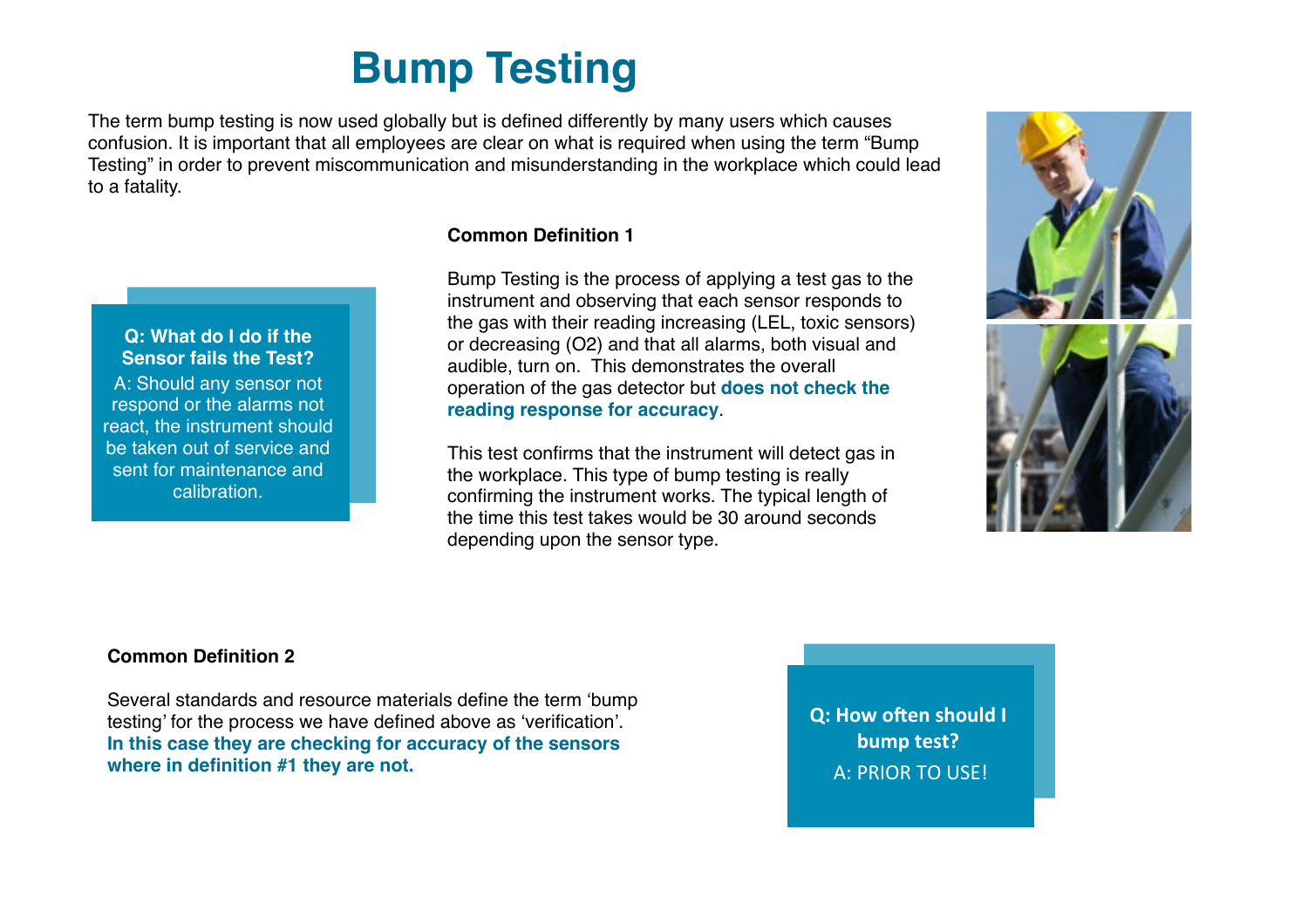## **What are the Bump Test Standards?**

What do different standards or reference materials recommend about "bump testing"?

*"It is recommended that this is done by personnel actually operating the apparatus and is strongly recommended that it is performed before each day of use"*

AS/NZS 60079.29.2.2008: Gas Detectors- Selection, use and maintenance

*"Gas monitors used for the purpose of atmospheric monitoring within a confined space should be maintained and used in accordance with manufacturer's instructions and warnings and in reference to AS/NZS 60079"*

AS 2865-2009: Australian Confined Space Standard:

*"A bump test or full calibration of direct-reading portable gas monitors should be made before each day's use in accordance with manufacturer's instructions using appropriate test gas"*

OSHA – Verification of Calibration of Direct-Reading Portable Gas Monitors Bulletin SHIB 05-04-2004:

*"The only way to ensure that a combustible gas meter is accurate and fully functional is to complete a function or bump test before use. A functional or bump test is a field test that is done at the start of each shift or before the meter is used"* Worksafe Alberta Bulletin

CSA (Canadian Standard Association) requires by law *all instruction manuals include a statement for testing gas detectors prior to use.*

*"Any atmospheric testing and monitoring in a confined space should be carried out by a competent person using a suitable, correctly calibrated gas detector"*

Safe Work Australia: Code of Practice Confined Spaces:

*"Most gas detector manufacturers recommend a daily functional test in line with 60079 which involves the simple application of a test gas in order to trigger the alarm modes and demonstrate overall operation of the equipment.Recent advice from the International Safety Equipment Association extends this to carrying out a function test if there is a change in custody of the equipment, which could include one user handing over a detector to another."* The COGEM GUIDE to Gas Detection: 2012

**Manufacturers and standards associations are strongly recommending bump/function/ response/challenge testing prior to starting a day's work.**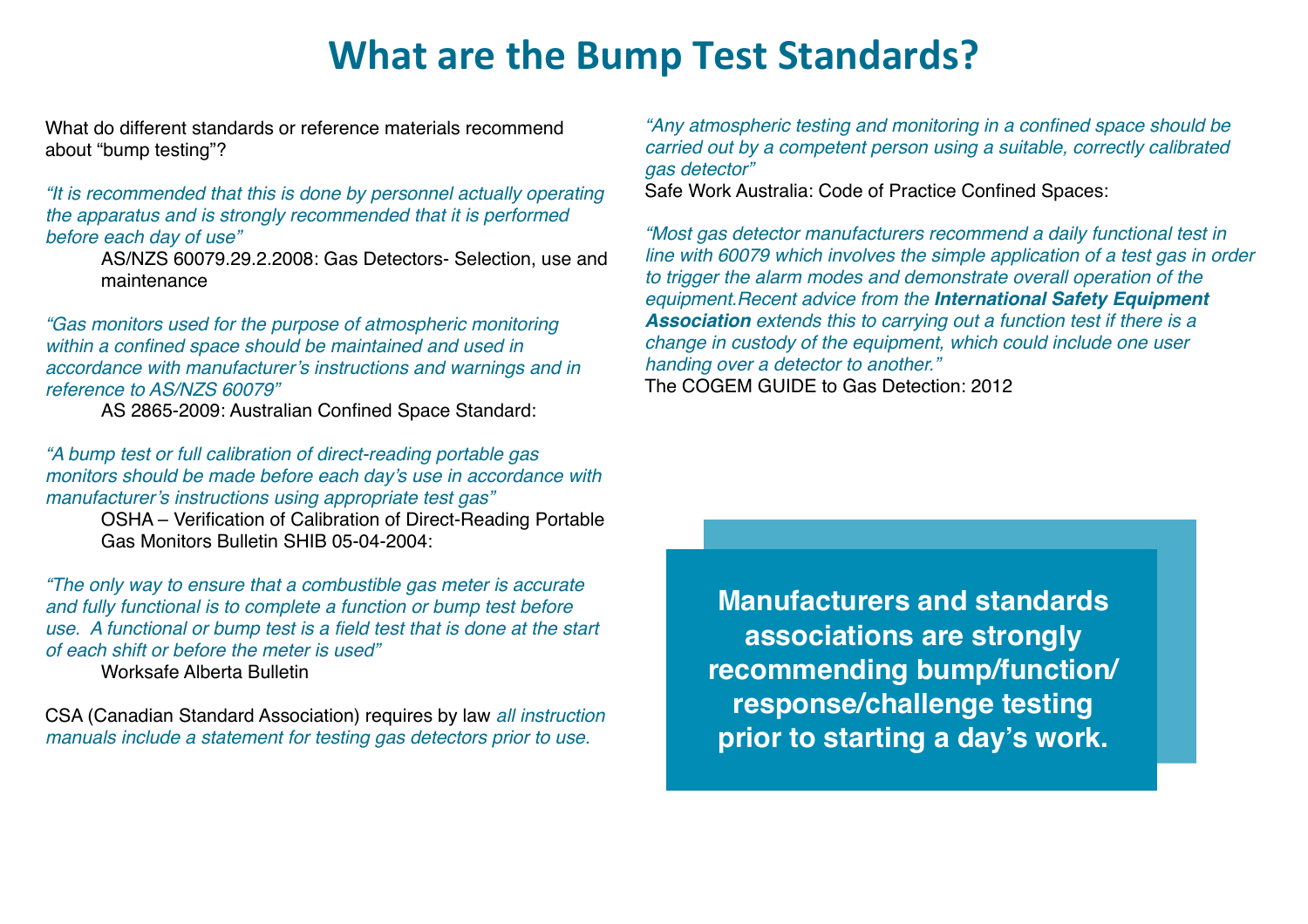

CAC Gas & Instrumentation Pty Ltd has joined together with Scientific and Technical Gases Ltd (UK) to market their precision gravimetric calibration gas and high purity specialty gases throughout Australia and New Zealand.

With over 75 years of experience in calibration gases, gas detection and gas analysers, CAC brings practical knowledge and skills in understanding customers requirements and providing a total customer solution. CAC provides specialty calibration gas mixtures that are presently a challenge to obtain even in small quantities.

Visit [www.cacgas.com.au](http://www.cacgas.com.au) for more information and resources